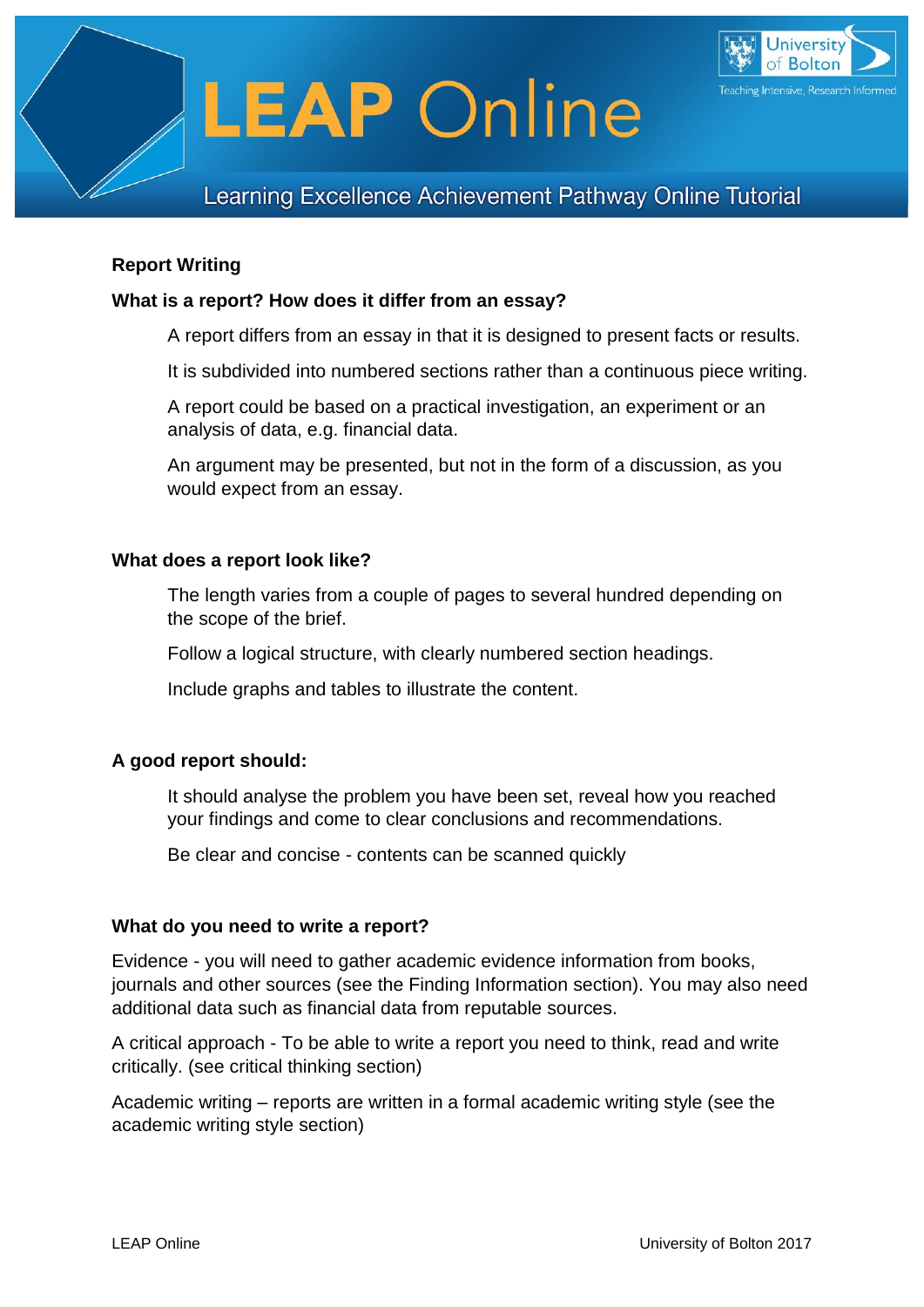# **Answer the report brief**

Before you start any work on your report, ask yourself these questions:

#### **What is the purpose of the report?**

Read the brief carefully; identify the key words.

#### **Who is the report for?**

How much knowledge might the recipient have already? How much detail is required?

# **What sort of information will be relevant, and where can it be found?**

#### **Generating Ideas - Mind-mapping or brainstorming**

The keywords should prompt ideas to form in your mind.

Make a note of the ideas as they happen

Don't worry about order or importance at this stage

Let your ideas flow!

Pattern notes are particularly useful – out your main topic in the middle and let ideas or factors radiate out (illustrate)

Once you have generated a mind-map you may wish to re-write into a logical order, rank the more important points first and group related points

If you don't know much about your topic, you may leave it at the mindmapping stage and write your notes in a more logical flow once you have read around on the topic.

# **Gathering Evidence**

You may include some secondary sources of information such as textbooks or journal articles providing a literature review or commentary on a topic, but reports usually require reference to primary sources, ie., original data such as statistics, financial data and research trial results.

This data can be obtained from various sources:

Journal articles reporting primary research results

Government websites such as Office for National Statistics

London Stock Exchange

Company websites

Other quality websites.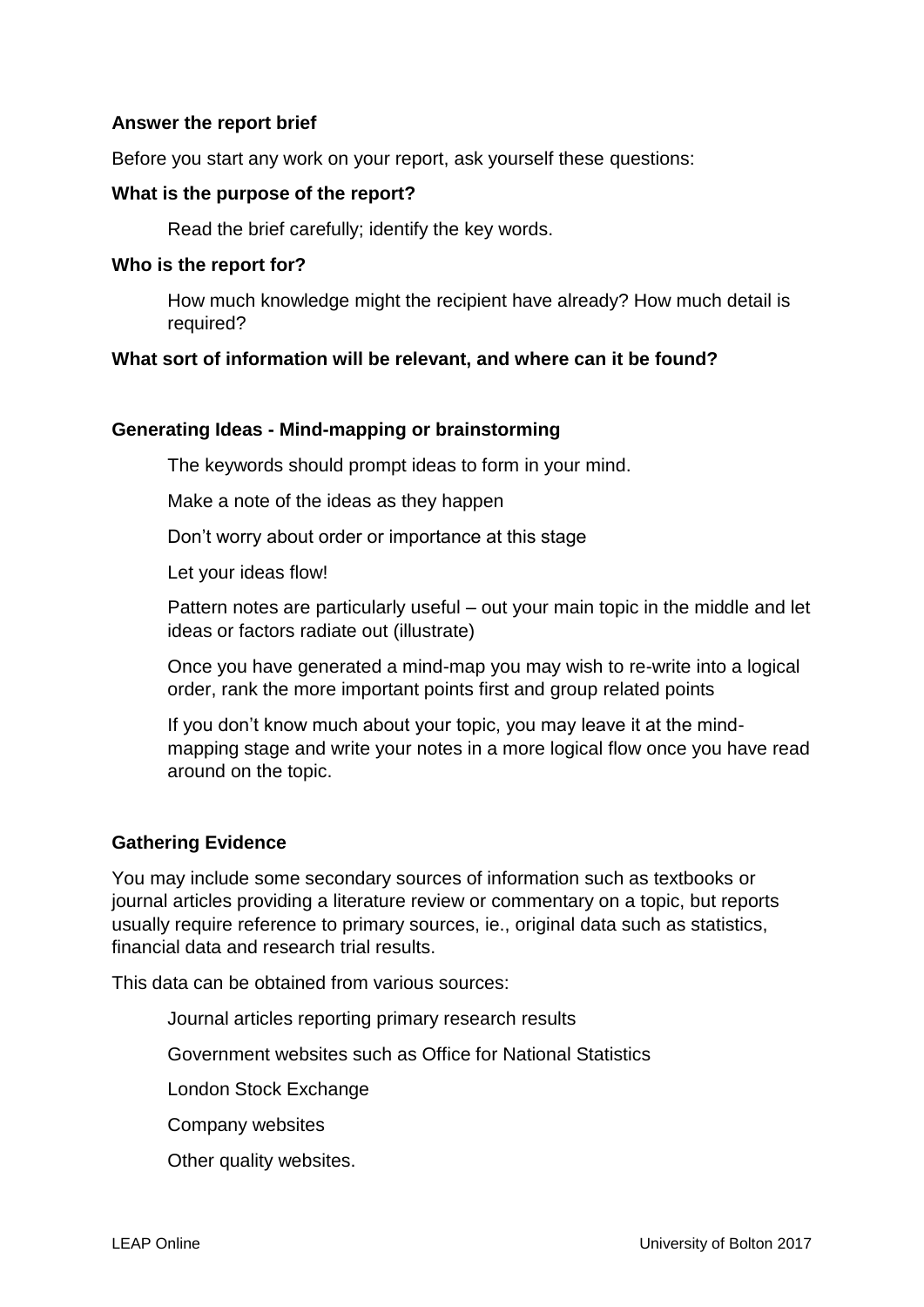# **Referencing**

Make sure that you make a note of every book, article and website you have consulted as you carry out your research, so that you can create a bibliography when you come to compile the report. You may wish to create a Refworks account to manage your references. See the referencing section for further guidance.

### **Report structure**

There is a generally accepted format for reports.

However, there is some variation and you may not be required to include all of the sections.

Check your assignment brief and if in doubt check with your tutor before writing or submitting your work.

#### **Structure**

*Title Page* - title should be brief and accurately reflect the subject of the report. Include author and date of completion, module etc...

*TOC* - Make sure the pages and headings are numbered

List the headings you have given to each section of the report, together with the page number.

#### *Abstract or summary*

Brief Summary if the essential points - purpose, scope, methods, findings, conclusions and recommendations. However, do not write in note or list form. It usually represents about 10% of the report word count.

#### Introduction

Set the scene for the reader - what is the report is about? You may discuss previous research and methodology if you have not been asked to do separate Literature Review and Methodology sections.

#### *Literature review*

A critical evaluation of relevant past research. It should be written like an essay - an introduction, main discussion grouped in themes and a conclusion demonstrating how your proposed study will contribute to the current literature. (Make sure you use the library academic databases to review research literature. Click here for help with finding information.)

#### *Methodology*

You need to explain exactly what you did and why. Justify the methods/techniques chosen, e.g. why did you use questionnaires or a particular type of experiment or particular sample size?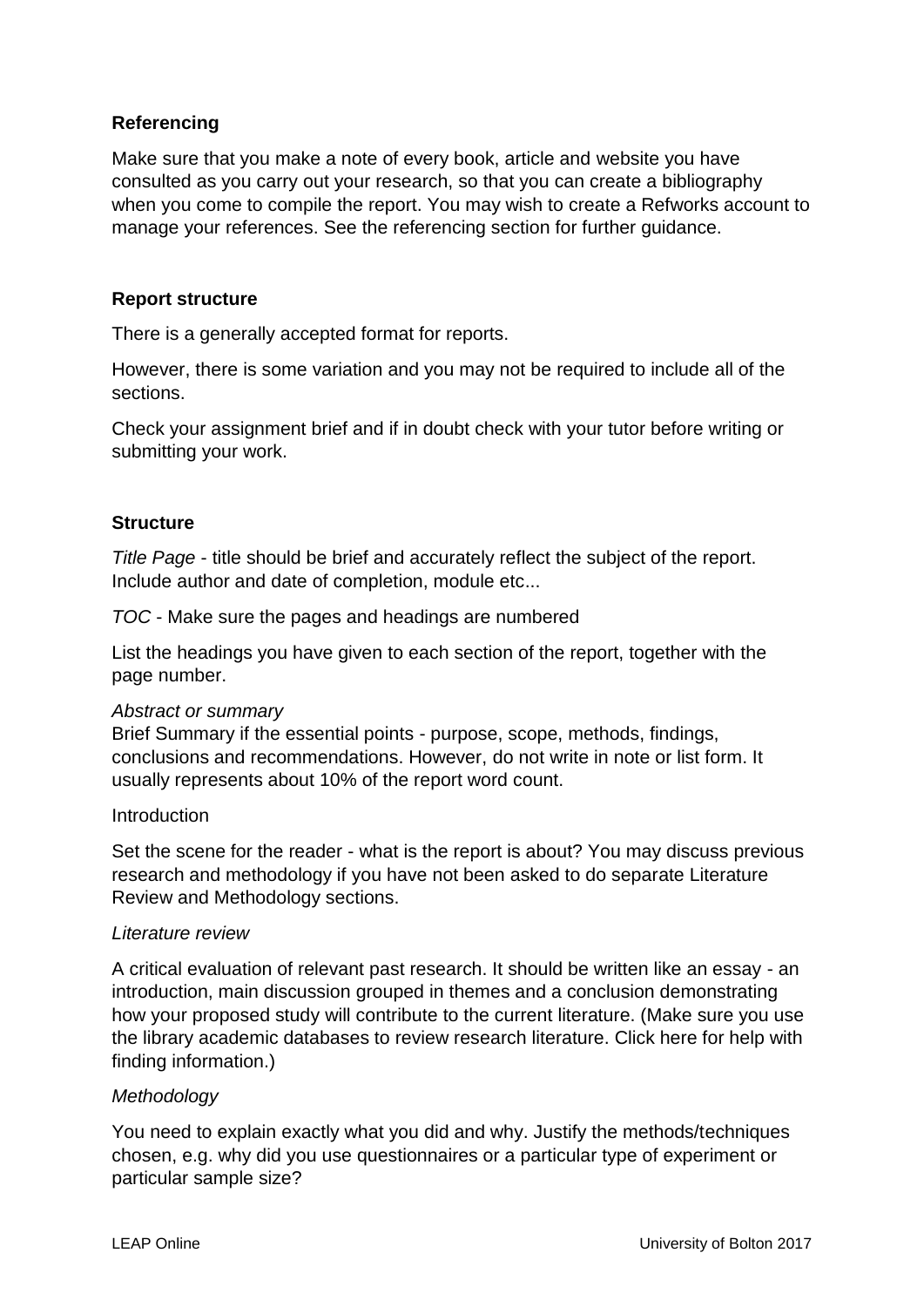# *Results*

Pick out the key results and present the rest in an appendix. Describe, analyse, interpret and evaluate the data. Use graphs and illustrations.

#### *Conclusions*

This should sum up the main points of your report and draw your conclusions. Any weakness or flaws in your research should be acknowledged. Locate recommendations here or in a separate section depending on the length and complexity of your report.

#### *Recommendations*

Suggestions for improvements or future actions, based on the conclusions you have drawn earlier.

#### *Bibliography*

The bibliography lists all the publications either cited in the report or referred to during its composition. You may also find the Referencing & Plagiarism section useful.

#### *Appendix*

This contains material referred to in the report, which would interrupt the flow if it were included in the main body of the text, but which may be useful for your reader to refer to. Examples include large amounts of statistical data or calculations, questionnaires that you have used, a glossary of technical terms, maps, etc.

# **Presentation and language**

Content is key, but first impressions are important!

Your report should look polished and professional.

Make sure your report is well presented, with correct information on the title page, numbered pages, and clearly labelled and numbered sections.

Make sure you have followed the structure and style specified in your assignment brief.

Use formal academic language and be as brief and concise as possible.